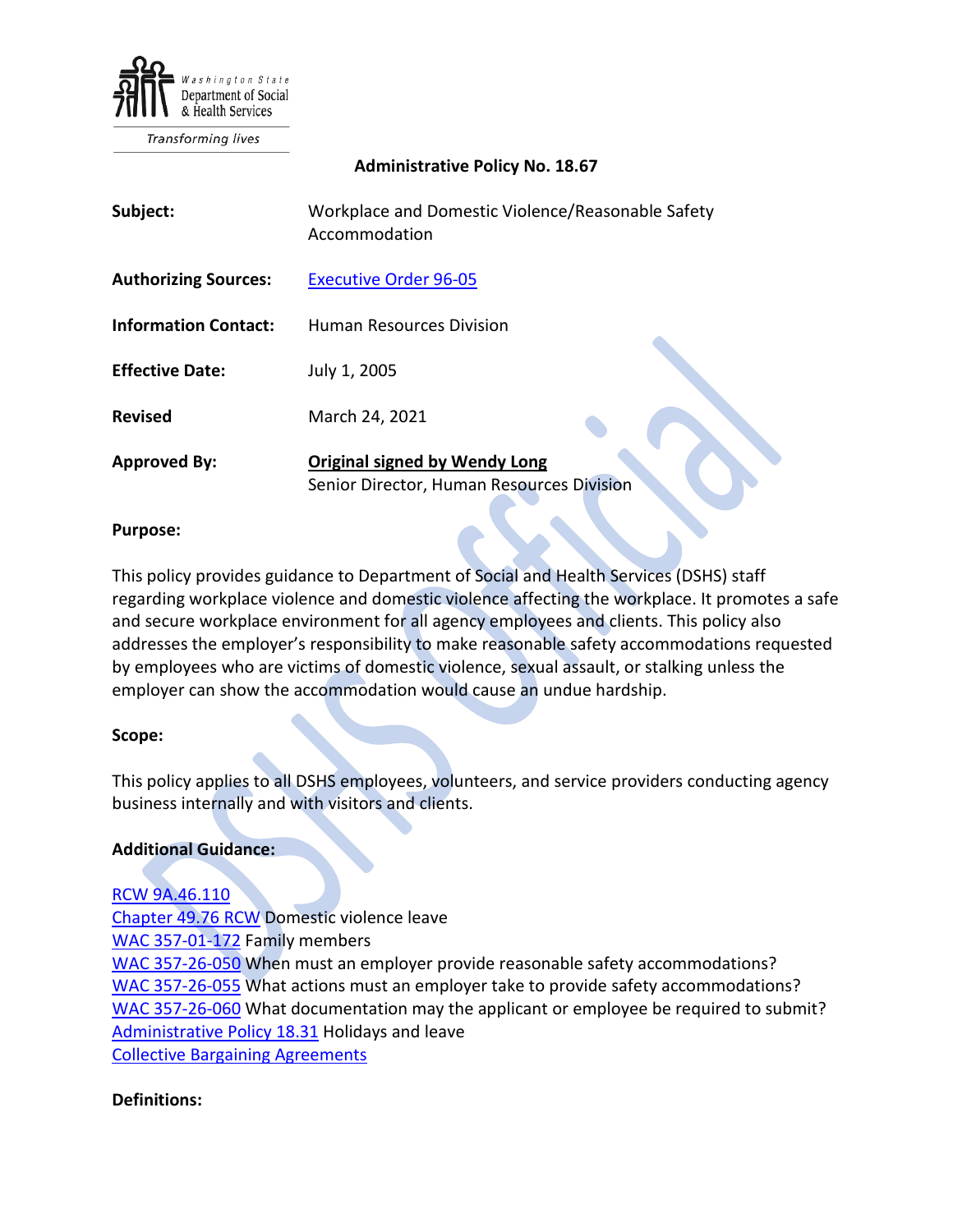**Domestic violence:** means physical harm, bodily injury, assault, or the infliction of fear of imminent physical harm, bodily injury or assault, sexual assault, or stalking as defined in RCW 9A.46.110 of one intimate partner by another intimate partner; of one family or household member by another family or household member. (RCW 49.76.020)

**Family Members:** (RCW 49.76.020, WAC 357-01-172) means parent, sibling, parent-in-law, spouse, registered domestic partner, grandparent, grandchild, minor/dependent child, and child, domestic partner, or a person with whom the employee has a dating relationship. (RCW 49.76.020; RCW 26.50.010; RCW 26.60.020; WAC 357-01-172).

**Harassment:** Conduct that has the purpose or effect of unreasonably interfering with an individual's work performance or which creates an uncomfortable, intimidating, hostile, or offensive work environment.

**Household members:** Persons who reside in the same home who have reciprocal duties to and do provide financial support for one another. The term does not include persons sharing the same house when the living style is primarily that of a dormitory or commune.

**Undue hardship:** The position that a requested safety accommodation poses significant difficulty or expense. Undue hardship refers not only to the financial difficulty but also to the unduly extensive, substantial, disruptive, or the fundamentally altering nature or operation of the business.

**Workplace***:* Any location, permanent or temporary, where an employee performs work-related duties. This includes, but is not limited to, buildings and surrounding perimeters (including parking lots), field locations, home and community activities, alternate work locations, agency vehicles, and travel during work assignments.

**Workplace violence***:* Verbal or physical assault or threatening behavior which occurs in or arises from the workplace and which is committed toward or by DSHS employees, volunteers, service providers, contractors, clients, or customers.

## **Policy:**

DSHS is committed to providing a work environment in which employees feel safe from harm and high levels of productivity are fostered. All staff must take the problem of domestic violence and workplace violence and its effect in the workplace seriously. DSHS will take all reasonable steps to foster a safe and healthy working environment for all employees, volunteers, service providers, contractors, and clients or customers.

DSHS is also committed to providing support and assistance to employees who are victims of domestic violence. This may include confidentiality when coming forward for help, resource and referral information, work schedule adjustments, relocation of work assignments, leave as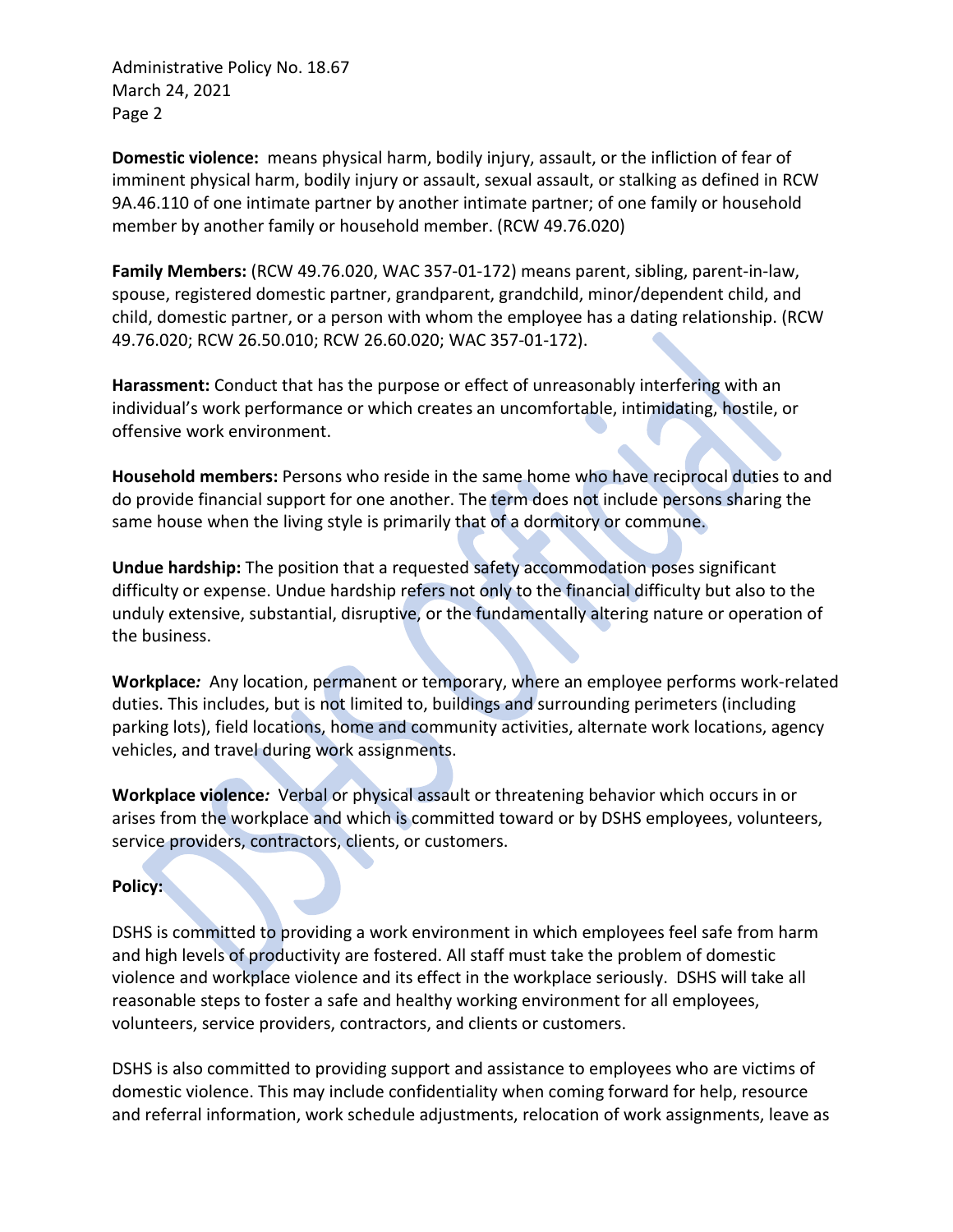needed to get assistance or obtain safety, and other assistance and safety accommodations as appropriate.

DSHS will take steps to prevent violence from occurring in the workplace. Managers and supervisors will work with employees who are victims of domestic violence to prevent abuse, stalking and harassment from occurring in the workplace.

Employees are expected to conduct themselves in a manner that promotes a safe, secure, and violence-free work environment. Violence, threats, or intimidation of any kind is strictly prohibited. The exhibited behavior does not need to be directed at a specific person to be a violation of this policy.

## **A. Prohibited actions include, but are not limited to:**

- 1. Committing workplace violence, domestic violence, or threatening such violence while using state resources, conducting state business, or while in a state facility or vehicle.
- 2. Physical assault, including sexual assault of any person, or engaging in any act, which comprises custodial assault or client abuse under [Administrative Policy 8.02 –](http://one.dshs.wa.lcl/Policies/Administrative/DSHS-AP-08-02.pdf) Client [Abuse Reporting.](http://one.dshs.wa.lcl/Policies/Administrative/DSHS-AP-08-02.pdf)
- 3. Injuring or threatening to injure another person physically.
- 4. Engaging in behavior that creates a reasonable fear of injury to another person.
- 5. Engaging in behavior that subjects another person to extreme emotional distress.
- 6. Possessing, brandishing, or using a weapon that is not required by the individual's position while on state premises or engaged in state business.
- 7. Intentionally damaging property or threatening to damage property of an employee, client, or resident.
- 8. Retaliating against any employee who, in good faith, reports a violation of this policy.

## **B. Training**

- 1. DSHS will provide training to employees concerning workplace violence and domestic violence. Training should include identifying early signs of potentially abusive or violent behavior, suggestions to defuse volatile situations, and reporting procedures. The information should include:
	- a. Conducting state business off-site;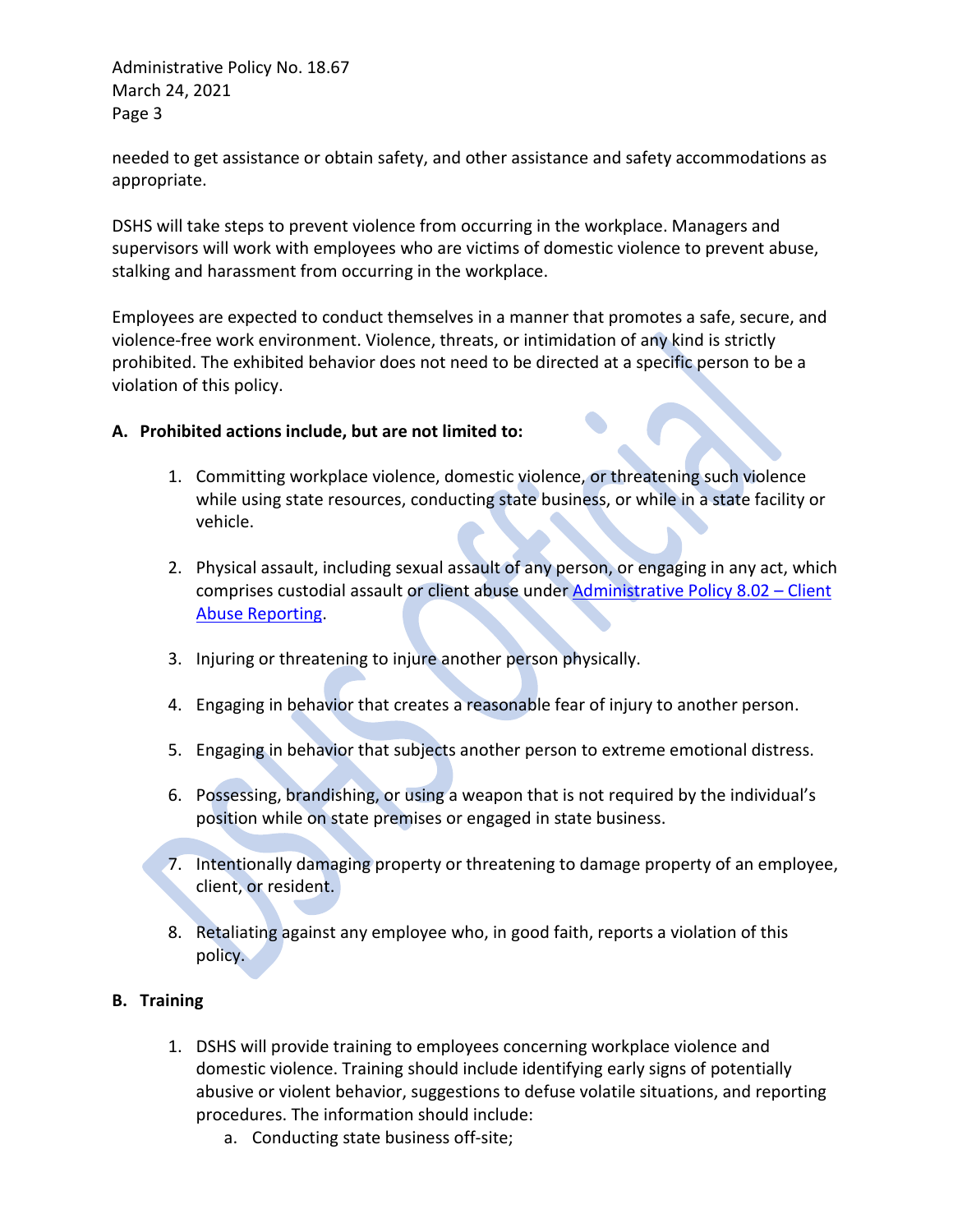- b. Traveling; and
- c. Safety in areas such as parking lots.
- 2. Domestic violence training includes available resources for victims and perpetrators, and options if an employee believes a co-worker is a victim or perpetrator of domestic violence.
- 3. Staff working in DSHS facilities and working with DSHS clients in home and community settings will receive additional training specific to custodial assault, client/staff boundaries, client abuse, and custodial misconduct.

## **C. Actions to be taken agency wide**

- 1. All employees must report acts or threats of violence they experience or witness in the workplace or while performing work functions.
- 2. The appointing authority, designee, or immediate supervisor must initiate action based on reports of violence to:
	- a. Address the safety and security of potential victims and others;
	- b. Provide support and assistance to any victim; and
	- c. Restore the workplace to a violence free environment.
- 3. DSHS is further committed to providing information for assistance to victims and perpetrators of domestic violence in order to break the cycle of violence. The following will provide information regarding local assistance and resources:
	- a. The employee's organization;
	- b. DSHS human resources division;
	- c. The Department of Enterprise Services employee assistance program (EAP).
- 4. Requests for information or assistance will be kept confidential to the extent possible.
- 5. The appointing authority or designee, and immediate supervisor must provide support and assistance to any victim of workplace violence or domestic violence in accordance with section D of this policy.
- 6. No DSHS employee will be penalized or disciplined solely because they are, or have been, a victim of domestic violence.
- 7. DSHS employees violating this policy may be subject to disciplinary action up to and including dismissal. Additionally, an employee who has been arrested, charged, convicted or has a court order issued because of workplace or domestic violence may be subject to disciplinary action up to and including dismissal.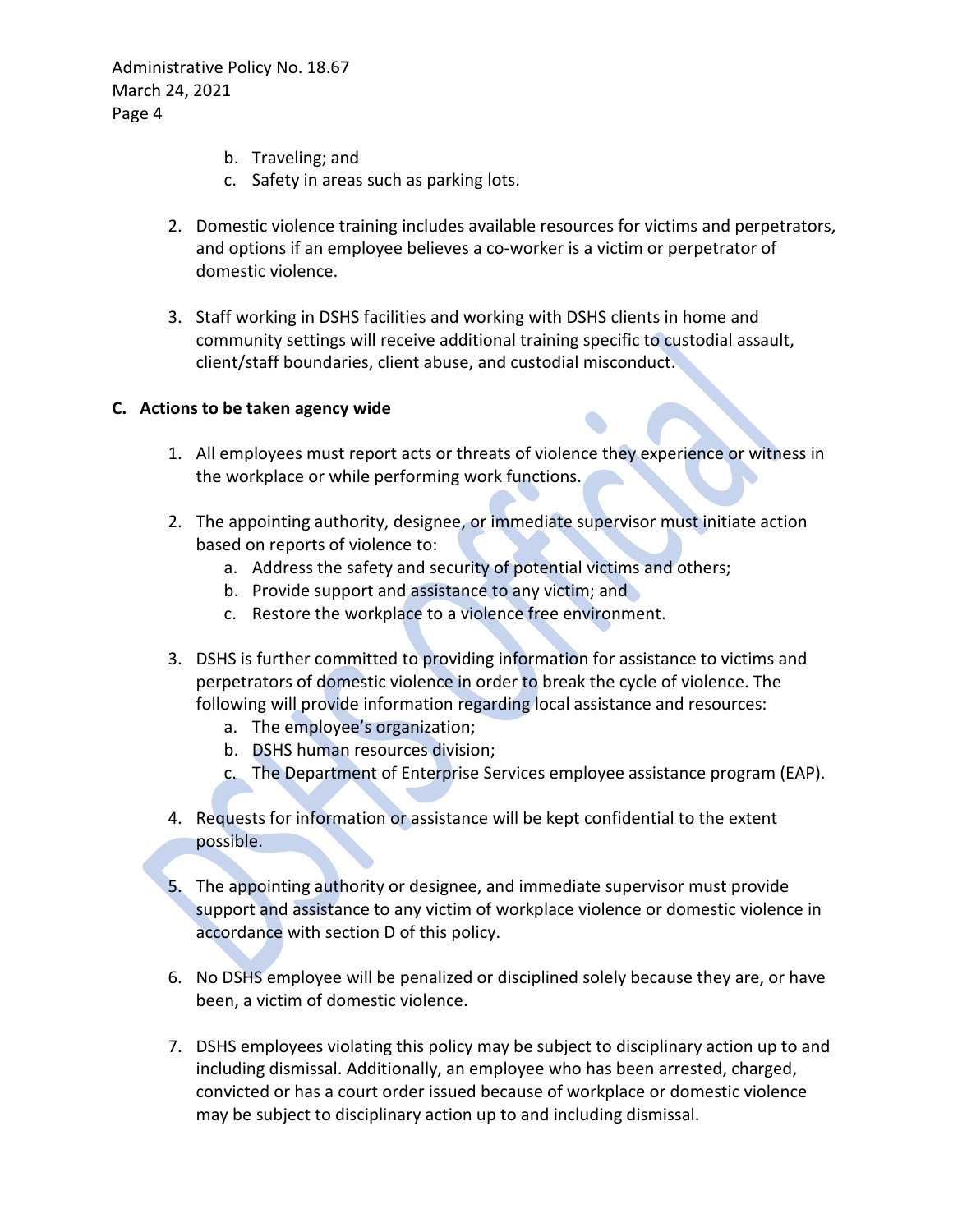> 8. Victims of workplace violence or domestic violence may use paid leave or authorized leave without pay under [Chapter 357-31 WAC.](http://apps.leg.wa.gov/WAC/default.aspx?cite=357-31)

## **D. Reasonable safety accommodations**

- 1. Reasonable safety accommodations may be requested by an employee who is the victim of domestic violence, sexual assault, or stalking.
- 2. Reasonable safety accommodation may include, but is not limited to (WAC 357-26- 055): a transfer, reassignment, modified schedule, changed work telephone number, changed work email address, changed workstation, installed lock, implemented safety procedure, or any other adjustment to a job structure, workplace facility, or work requirement in response to actual or threatened domestic violence, sexual assault, or stalking.
- 3. An employee requesting a reasonable safety accommodation may be required to provide verification as found in WAC 357-26-060 that the employee or the employee's family member is a victim of domestic violence, sexual assault or stalking.
- 4. If the victim of domestic violence, sexual assault or stalking is the employee's family member as defined, verification of the familial relationship between the employee and the victim may be required as established in WAC 357-31-730.
- 5. A reasonable safety accommodation under this section must be granted, unless the DSHS can demonstrate that the accommodation would impose an undue hardship. The DSHS secretary, or designee, will review and make the final determination on requests for reasonable safety accommodations where concerns exist regarding undue hardship of the requested accommodation.

# **E. Additional Resources**

- 24 hour Washington state domestic violence hotline 1-800-562-6025 (V/TTY)
- Office of Crime Victims Advocacy 1-800-822-1067 [www.ocva.wa.gov](http://www.ocva.wa.gov/)
- Washington State Coalition Against Domestic Violence (360) 586-1022 [www.wscadv.org](http://www.wscadv.org/)
- Washington's [employee assistance program](https://des.wa.gov/services/hr-finance/washington-state-employee-assistance-program-eap)